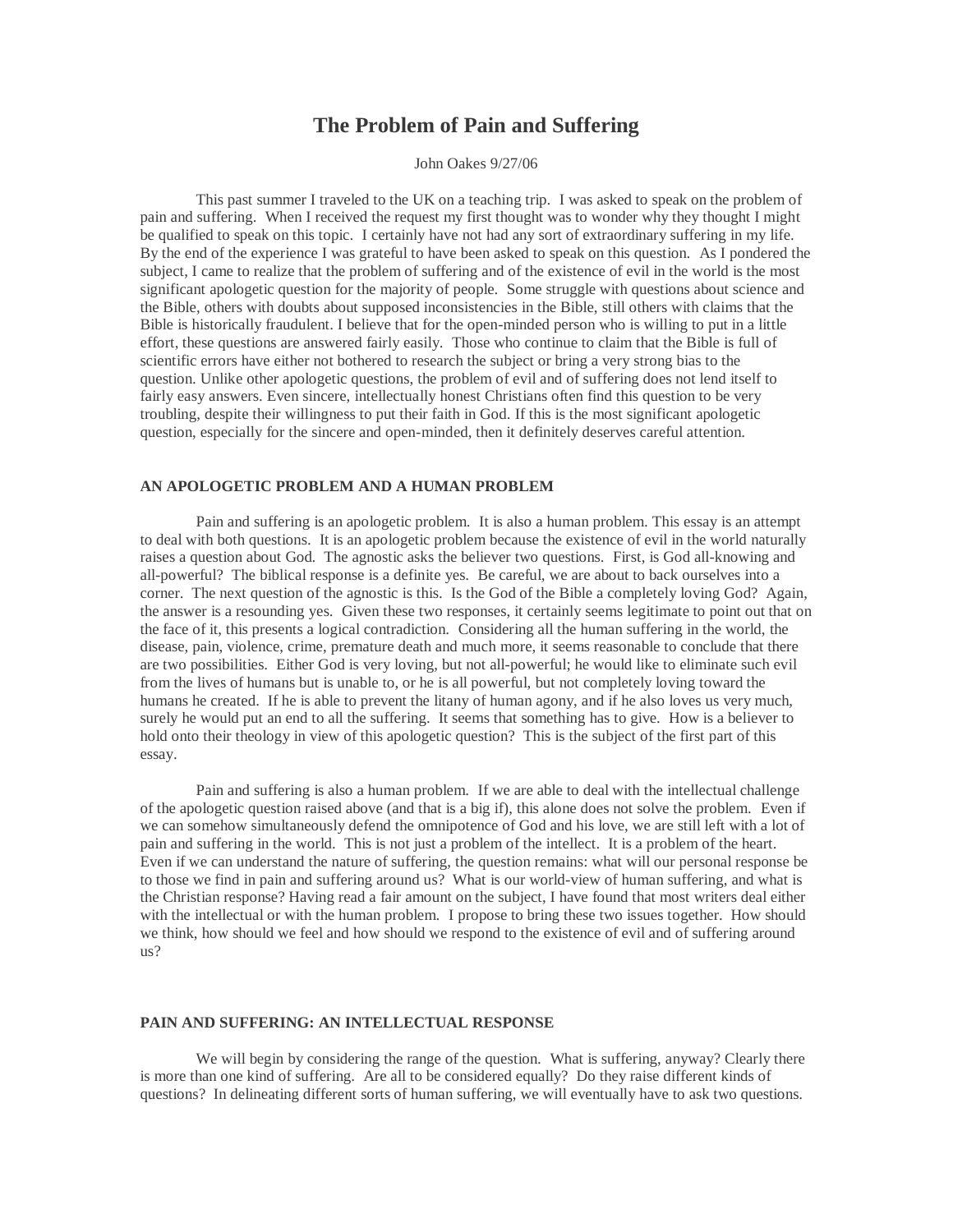First, is this suffering God?s ?fault?? Is God to blame for this pain?this suffering? Second, is this suffering truly evil? The intellectual quandary raised above is based on the assumption that suffering itself is inherently an evil. We will question this assumption. If pain and suffering is not evil then the apparent contradiction raised by the skeptic or even by the sincere seeker goes away. Please remember that there will be no simple answer to this question. Let us consider some of the kinds of suffering which are common to the human condition.

- 1. Pain. Acute pain, boken bones, etc., chronic and debilitating pain, cancer, etc.
- 2. Disease, both acute and chronic. Cancer, meningitis, lupus, leprosy, heart disease.
- 3. Broken relationships, unrequited love, lost friendships.
- 4. Poverty, hunger, depredation in general.
- 5. Violent crime, rape, sexual abuse, terrorism, genocide, political crimes.
- 6. Chronic fear, much of which is created by the items in point #5.
- 7. Disappointment, feelings of failure, loss of hope, loss of a job and others.
- 8. Death of a loved one. Bereavement, mourning.

When I was a child my parents told me the truism that "sticks and stones may break my bones, but words will never hurt me." I now believe that this proverb cannot be further from the truth. Of the kinds of suffering listed above, it is my experience that it is the emotional pain and suffering which haunts us and which we fear the most. The physical pain of childhood sexual abuse endures for a few minutes or a few years, but the emotional pain lasts for a lifetime, and even more than a lifetime. The physical pain associated with death can be intense, but the pain of those left behind is often greater and longer lasting.

In this essay, I will attempt to give a reasonable explanation of the nature of this suffering and the cause of it from God?s perspective. Please remember, though, that there remains no simple answer. There are kinds and examples of suffering for which we will simply be unable to provide an explanation which will satisfy the heart. Examples include the death of a young child from brain cancer, birth defects which leave a child completely unable to have any significant quality of life, the death of hundreds of thousands in the tsunami of Dec. 30, 2004, the holocaust of the Jews under the Nazis or of the Armenians under the Turks in 1917. Even of we can provide some sort of an intellectual answer to such suffering in the treatment below, it seems somehow cruel to provide a cut and dried explanation to such suffering. Indeed, I believe it is not my or anyone else's place to provide "the answer" to such things.

Bottom line, there is a lot of suffering in the world. This is the world which God made, and which he said was very good! (Genesis 1:31) This is a very serious question. What is the cause of all this suffering, and what is the explanation from God's perspective? Is it because God lacks the power to prevent pain, suffering and evil? Is it because God is aloof? Is it because he does not love us enough to step in and prevent the suffering that happens in the world which he created? Does the existence of suffering in the world prove that God, if he exists, is evil, or at least that he is not totally good?

### **CAUSES OF SUFFERING**

One of the questions raised above about the suffering and evil in the world is whether they are God's fault. In my own experience in relationships, I have found that the assignment of fault or blame is generally not productive. In fact, it tends to be counter productive. However, in the intellectual discussion of pain and suffering, blame is an issue which cannot be avoided. Of course, there is a sense in which all suffering is, by definition, God's fault. This is the universe which he created. No pain, no evil, and no suffering would have occurred if God had not created the universe. The president who commits us to war is ultimately responsible for any kind of evil which happens as a result of that war; even the random act of evil committed by a single deranged soldier. However, on a personal level, we do not hold the person who makes a decision to go to war responsible personally for an individual who decides, against policy and the clear directions from the top, to commit a crime of passion. How does this dichotomy apply to the creator of everything? This is something we will have to consider carefully. Again, simple answers will not do here.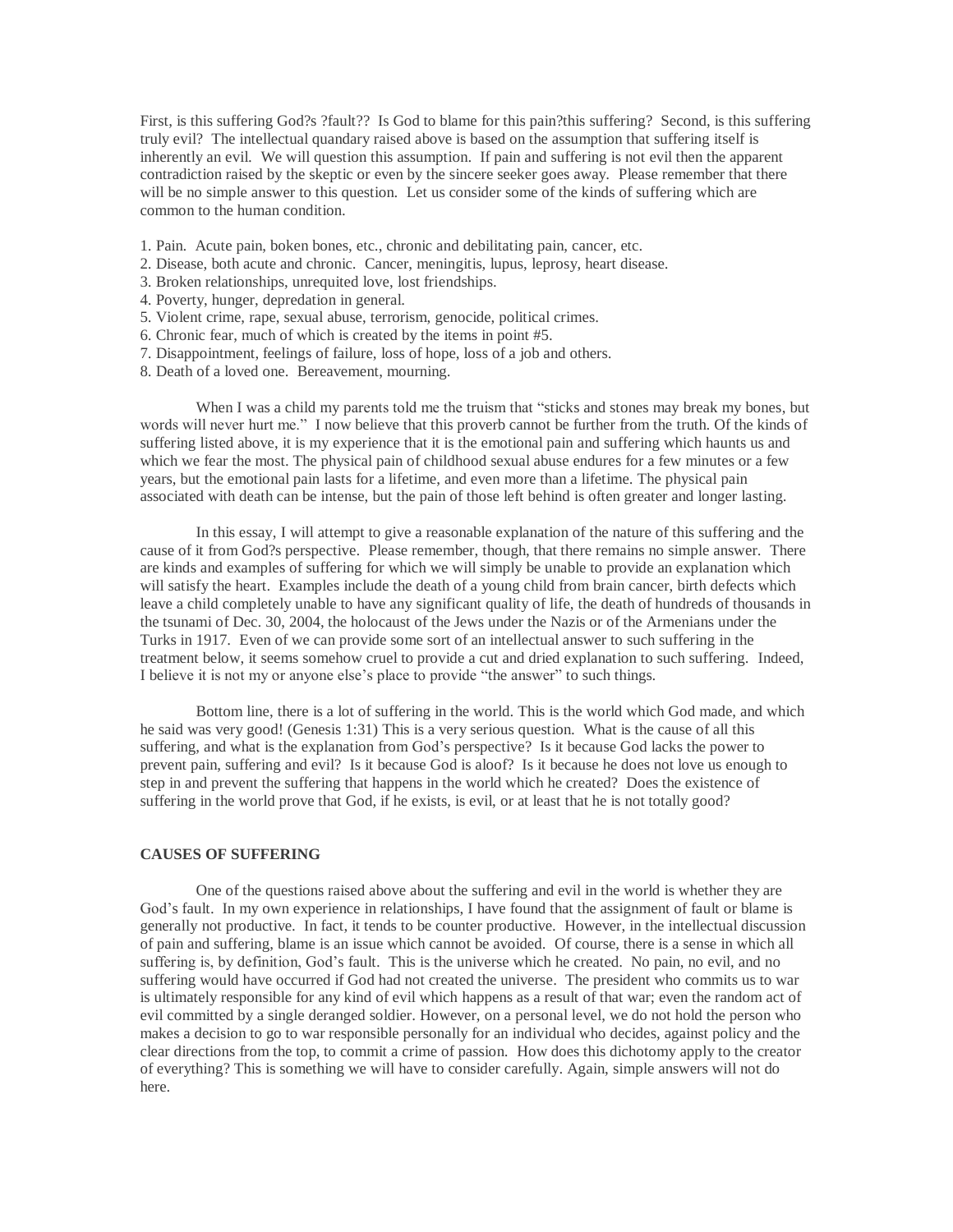## **FREE WILL**

One of the causes of suffering, although it is an indirect one, is the existence of free will as a factor in the human condition. Remember that this essay is on the biblical theology of suffering and evil. If we are going to discuss free will, it is worth noting that the phrase "free will" is not found in the Bible. In fact, there is little if any discussion of what we call free will in the Bible. Having said that, I believe we can make a strong case that the idea of free will is very much a biblical one. Free will is, by definition, the possession by a conscious individual person of the ability to exercise their will freely in order to make choices about the direction of their lives. Does the Bible show us conclusively that human beings possess this freedom of will?

In Deuteronomy 30:15-20 God tells his people through Moses that they are being given a choice between life and death, blessings and curses. At the end of this emotional appeal, God pleads with his people, "Now choose life, so that you and your children may live and that you may love the Lord your God, listen to his voice, and hold fast to him." Similarly, at the end of his life, Joshua left this charge with the people of God, "But if serving the Lord seems undesirable to you, then choose for yourselves this day whom you will serve, whether the gods your forefathers served beyond the River, or the gods of the Amorites, in whose land you are living. But as for me and my household, we will serve the Lord." (Joshua 24:15) Jesus seems to agree that human beings are given free choice whether we will serve God or not. He did not try to force people to follow him. Instead he appealed to their hearts, their minds and their consciences. "If anyone chooses to do God's will, he will find out whether my teaching comes from God or whether I speak on my own." (John 7:17) "If anyone would come after me he must take up his cross and follow me." (Luke 9:23) Jesus clearly called people to make a decision of their will to follow him.

There is some biblical evidence that in certain special situations, God will step into a person?s life temporarily when his sovereign will trumps that of the individual. This seems to be the case when God hardened Pharaoh's heart and when he urged Judas to do what he planned to do quickly. In each case God temporarily violated a person's free will in order to bring about his sovereign will: the salvation of his people. However, in both situations, God was moving a person who was already inclined toward evil. I also believe that ultimately even Pharaoh and Judas could have repented. God's sovereign will did not remove their ultimate choice. What we are left with is the clear biblical teaching, which seems to be confirmed by our own experiences; God has given his creatures freedom of will to do good or to do evil.

Would we fault God in this? Would we prefer to live in a universe in which conscious beings do not have free will? Is lack of freedom of choice an improvement? I say that love "true love" gives choices. Does the one who chooses to criticize God prefer to live in a world in which they are automatons? Consider the case of parents who dramatically over-control their children, removing almost all freedom of choice. Is this a loving way to treat our offspring? Loving parents, like a loving God, train their children to make good choices. They influence through example, love and discipline, but they do not manipulate or remove choice.

It was God's will to create persons who, of their own will, reciprocate his love of them by rejecting pride and selfishness; freely choosing to love and to serve God. Is this an evil thing? Let each person reach their own conclusion in the matter (but be thankful for being able to reach your own conclusion!). The question is whether God is both all-powerful and loving. I say that God is so loving and so powerful that he created beings who have both the capacity and the freedom to love or to not love their Creator.

Let us look at it from God's perspective (if that is possible). God took a huge chance in us. He created us in his image. He gave us emotions, the ability to create, and a freedom of will not unlike his. In the person of Jesus, he even laid down his life so that we would have the opportunity to be forgiven of our shortcomings. This was very risky. Consider Adam and Eve. God took a risk with them. Most of their offspring did even worse than they did. "The Lord was grieved and his heart was filled with pain." (Genesis 6:6). Is this because God was not powerful enough or not loving enough? Anyone who pours their life into a person with free will risks being rejected and hurt. Those of us who have been parents understand this. Parenting is an extremely risky activity. All of us who choose to bring children into the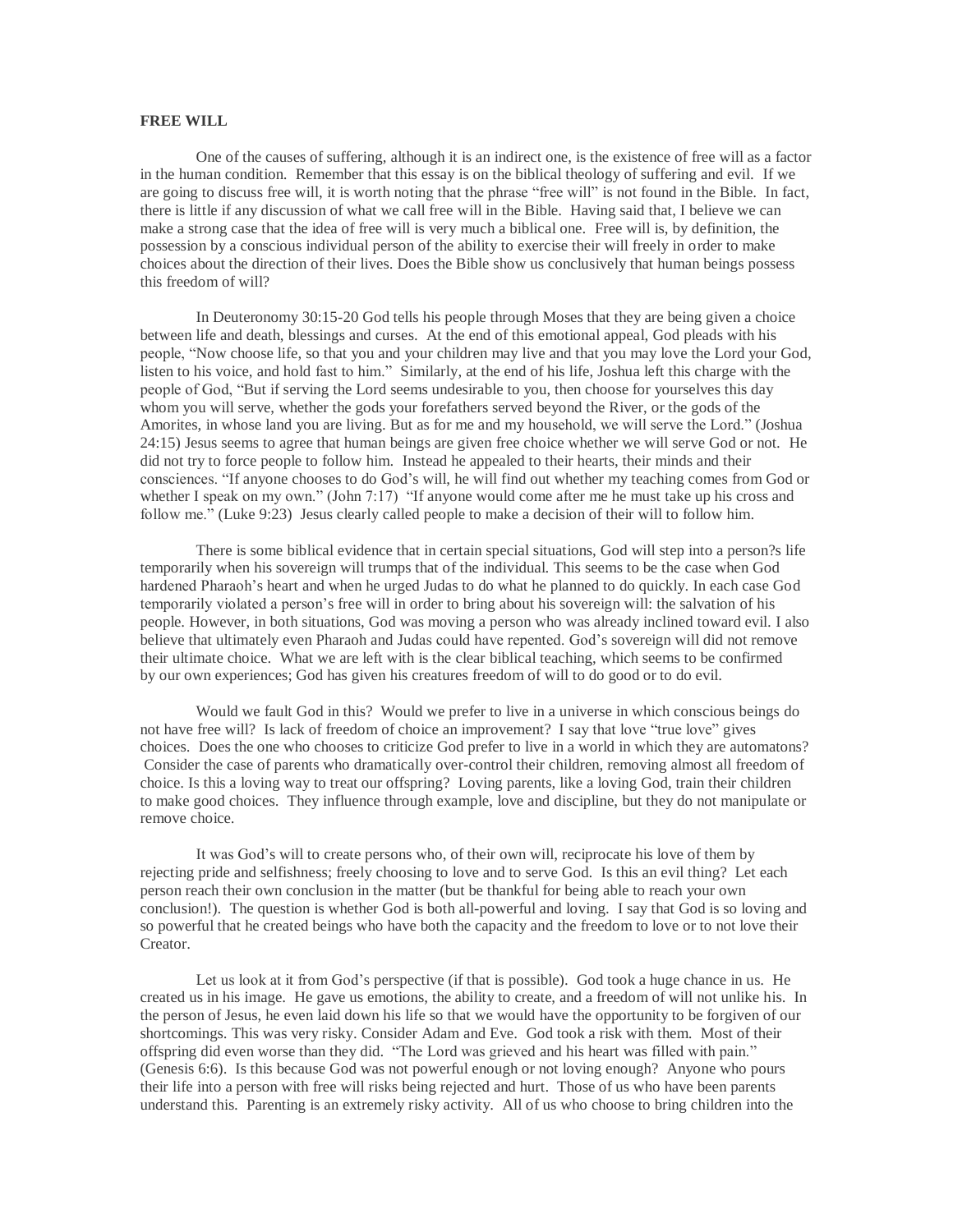world risk pouring our lives, our energy and our love into our offspring, only to have them reject all this sacrifice. For all we know, our children can become drug addicts, felons or simply very bitter and angry people. Why do we take such risks? We do this because in this sense we are like God. We want to give and to receive love freely.

### **SIN**

One of the causes of evil and suffering in this world is free will. As stated above, this is only an indirect cause of suffering. The possession of free will only leads to suffering if people choose to disobey the will of God. If free will is a cause of suffering it is because sin is a cause of suffering. A loving God gave us a choice and we abused that choice in order to do evil. As stated more than once already, no single answer can explain all suffering, but I believe that by far the greatest part of human suffering is caused by sin on the part of individual people. Not all our pain can be traced to sin, but consider the amount of suffering, on an individual, family, community and even nation-wide level is produced by sin. Surely anger, greed, addictive behavior, pride, jealousy, violence, sexual perversion, selfishness, jealousy, lack of self control, the ungodly desire for power and other sins are the cause of most of the emotional suffering and even much of the physical suffering we experience. Is God to blame for this? Consider the alternative. We could live in a world in which we do not have freedom of choice, but is that the world we would choose for ourselves?

God has created the physical world with natural laws. These laws have inevitable consequences. If I drive a car into a tree at 120 miles per hour, I do not blame God for the consequences of such an action. In fact, it is these very laws of nature which make it possible for us to live, as we will see below. God has also created and revealed moral laws. Certain sinful behaviors have inevitable consequences in our lives. There are eternal consequences involved, but that is not the point. In this life, selfishness, drunkenness, violence, sexual abuse will cause suffering, both in the life of the one who commits the sin and in the lives of others. These moral laws are about as easy to avoid as the law of gravity. Sin causes suffering. Even if our sins are forgiven by the blood of Jesus, they still have consequences in this life for those who perpetrate the sins and for those caught in the cross fire. The Bible never tells us to expect this law to be broken, whether we are saved or not.

Let us consider two Old Testament passages which discuss the consequences of sin. First, in Ezekiel 18:4 God tells his people, "For every living soul belongs to me, the father as well as the son: both alike belong to me. The soul who sins is the one who will die." He continues, concerning a very sinful man, "But suppose this son has a son who sees all the sins his father commits, and though he sees them, he does not do such things: He will not die for his father's sin; he will surely live. But his father will die for his own sin, because he practiced extortion, robbed his brother and did what was wrong among his people." This passage tells us that the son does not suffer the consequences of the sin of his father. It is fair to broaden this out to say that those around the sinner do not suffer the consequences for the acts of the sinner.

Next, consider another passage which, at first glance, seems to contradict Ezekiel 18. We find in Exodus 20:5 the statement that, "I, the Lord your God, am a jealous God, punishing the children for the sin of the fathers to the third and fourth generation." Do we suffer the punishment for the sins of others or not? What seems complicated to explain or even contradictory at first is actually quite simple. Ezekiel 18 tells us that as for eternal consequences—heaven or hell—the son is not held accountable for the sin of the father. However, Exodus 20:5 informs us that in this life we will be affected negatively by God's physical punishment for the sins committed by those we are close to. This physical judgment will obviously cause emotional pain as well. When Judah was taken into captivity by Nebuchadnezzar, the righteous people suffered right along with those whose gross sins caused God to bring physical punishment on Jerusalem. This is as true today as it was in the days of Moses. If a father sexually molests his own child, that child suffers for the sin of their father to be sure. Not only that, but we know from experience that the children of the victim of abuse also suffers. Without intervention, the cycle of abuse will continue "to the fourth generation." This moral law of suffering brought into lives because of sin is not eliminated altogether even if the daughter of abuse comes to Christ. She will be healed spiritually and emotionally by God. This may be true, but if we think that this Christian mother's self esteem is not affected and that it has absolutely no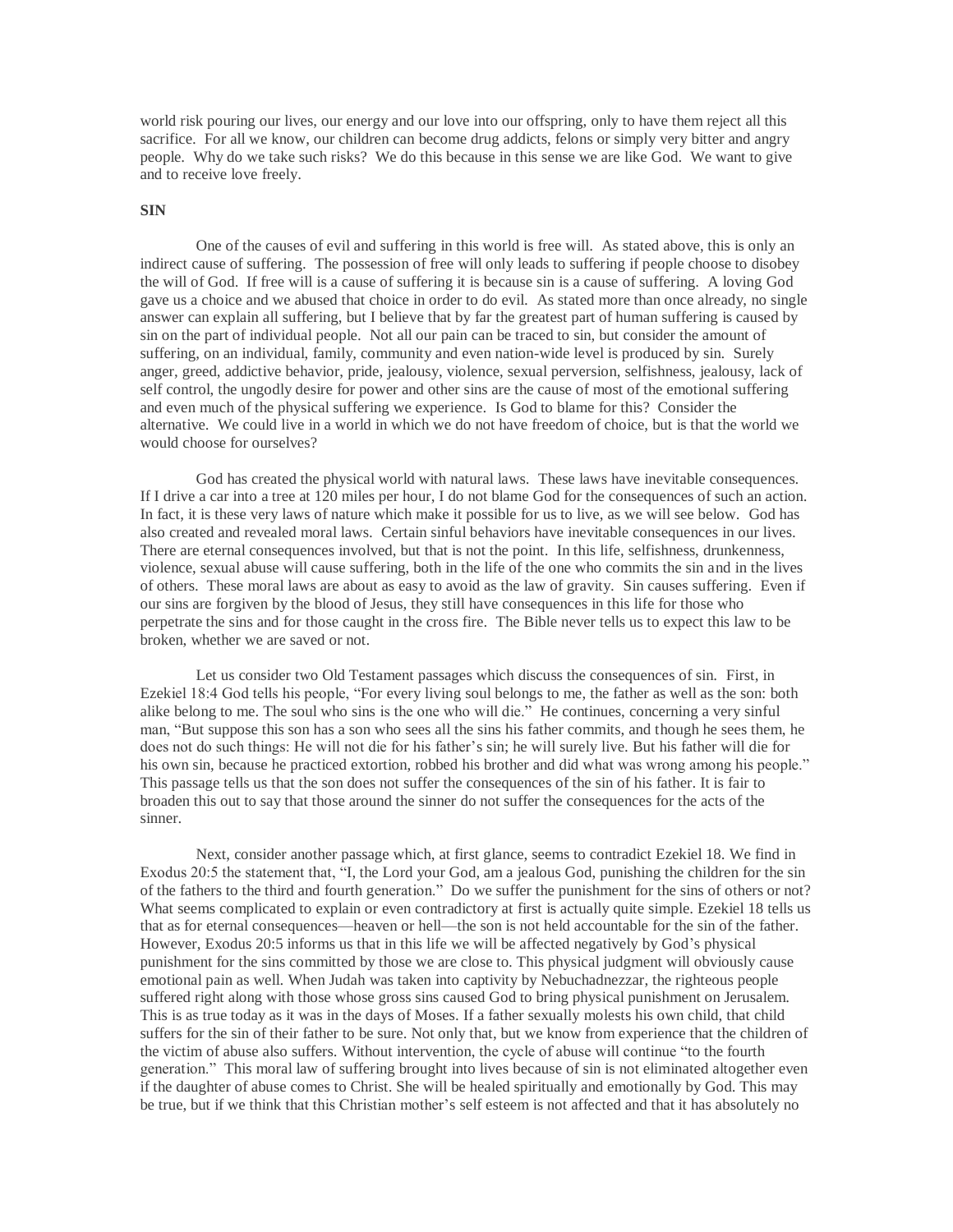effect on her children, we do not understand the consequences of sin. It is well known that the sin of alcoholism has a similar generational effect.

Selfishness, greed, anger, jealousy; these sins hurt innocent people. Are we going to blame God for this fact? This is the real (intellectual) question. Does the existence of sin, and suffering brought about by that sin prove that God is either not sufficiently loving or not sufficiently powerful? God gave us free will and we abused it. As for myself, I do not blame God for giving me a choice. I am thankful he had the courage and love to give me a choice. I am motivated to make God not regret giving me a choice to do good or evil.

Before we move on to the next cause of suffering, I want to emphasize an important point. Not all suffering is the result of sin. We make a mistake, and sometimes we commit an injustice when we assume all suffering is because of sin. The Old Testament book most relevant to the problem of suffering is Job. Job suffered an inordinate amount. Only naturally, he asks, "why me?" His friends Eliphaz, Bildad and Zophar tell him that God is punishing him for his sin. Job responds that he is righteous and does not deserve the suffering. Who is right? The answer is that none of the participants in this debate is correct, unless we count God as a participant. God tells Job that his friends are wrong. He is not being punished for his sin. But then, Job is not right either. He is not sufficiently righteous to be able to charge God with not being fair. The point is this, Job suffered greatly, but it was not because of his sin. Let us note something in Job which may help us to understand how to deal with suffering. Interestingly, God never told Job why he was made to suffer. We learn from this that God may not answer our question "why?" That being true, we need to be very cautious to give pat answers to our friends as to why they are suffering.

We learn from the Old Testament that not all suffering is caused by evil. Jesus made the same point as recorded in John chapter nine. Concerning a man born blind, his apostles asked Jesus, "Who sinned, this man or his parents, that he was born blind?" (John 9:2) Here we see the human prejudice toward assuming human suffering is automatically the result of someone's sin. Jesus answers, "Neither this man, nor his parents sinned, but this happened so that the work of God might be displayed in his life." (John 9:3)

Prejudice such as that exhibited by the apostles has not disappeared from the face of the earth. Some self-righteous "Christians" have claimed that AIDS is God's punishment for homosexuality. What arrogance! Who are we to speak for God in this matter? We need to be very careful about playing the sin card as it relates to the suffering of those around us, including ourselves. We will discuss a better response to suffering in the second part of this essay.

### **NATURAL CAUSES**

We have already considered free will and, more directly, sin committed by those given their freedom as the cause of a great proportion of the suffering of human beings. As we have just seen, sin cannot explain all suffering. Some of the suffering which comes into people?s lives is caused by natural phenomena. Obvious examples include earthquakes, hurricanes and other natural disasters. To these, one can add disease and the natural processes caused by aging. When an earthquake happens or when outbreak of an infectious disease occurs, the victims seem random. It seems irrational to tie such events to the sins of an individual or even of a nation. The agnostic, or even the believer asks, why, if God is allpowerful and completely loving did he allow two hundred thousand people to die in the great tsunami on December 30, 2004? Did all those children deserve to die? What good was achieved by whole families being wiped out?

As mentioned above, God created the world with moral laws of cause and effect. The same holds true for the laws of nature which were created by the same God. When God conceived of and created the physical universe, it was extraordinarily well designed so that life can exist. Scientists inform us that the force of gravity, the electromagnetic force and the nuclear strong and weak forces are all "fine tuned." In other words, if any of them were changed even very slightly, the universe would not have the properties to allow life to exist. If the force of gravity was a miniscule fraction smaller, galaxies, stars and planets would not have formed. If it was ever so slightly stronger, the universe would have collapsed back in on itself in just a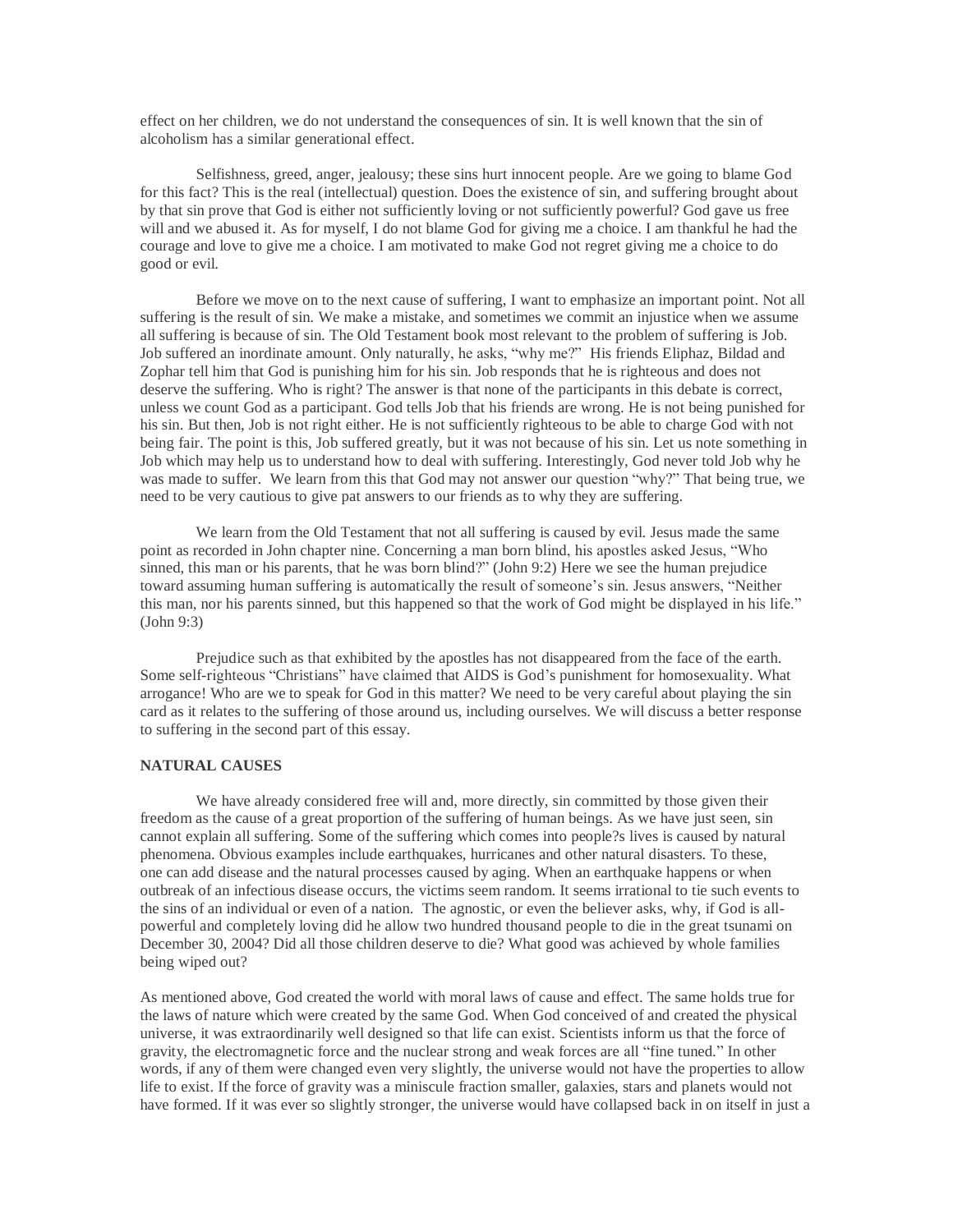few million years. There is only one element—carbon—with the properties required to build the large molecules required for life to exist. There is only one magnetic element; iron. Without the magnetic properties of iron, highly energetic charged particles from the sun would destroy all life on the earth. Of course without the unique properties of hydrogen, stars would not produce massive amounts of energy necessary to support life on the earth.

The fortunate facts about the earth we live on include the production of heat inside the earth from radioactive uranium and the action of plate tectonics caused by the release of that heat. Without plate tectonics, the earth would have lost its atmosphere and the soil would have lost its ability to support an abundance of life a long time ago. Plate tectonics, a necessity for life, also produces earthquakes. Humans suffer because of earthquakes. Before we fault God for causing earthquakes, we better propose a universe and an environment in that universe which does not include plate tectonics. Are earthquakes evil? No, they are necessary to life.

The same can be said for hurricanes, tornadoes, floods and any of a number of similar natural disasters. God created a spectacularly well-tuned universe, solar system and earth. When heat is radiated from a round object toward a round object very far away, the heat is not distributed evenly. Without the natural heat distribution systems in the oceans and the atmosphere, the earth would be uninhabitable to advanced life forms due to the extremes of temperature. The weather is our friend, even if it occasionally produces effects which are dangerous. The alternative is much worse. To the critic who feels God did not do a good enough job in designing the natural world, please, suggest a better natural system than the one we have, and while you are at it, create this system out of nothing. Extremes of weather may cause suffering, but unless someone can propose a better system, we should thank God rather than doubt him. Are storms and the destruction wrought by them evil? No, weather is a blessing.

The argument can continue. Would anyone like to live in a world without bacteria? The very existence of advanced life forms on the earth is completely dependent on bacteria. The same category of one-celled life which is the cause of much disease is also responsible for putting nitrogen into the soil, for keeping the carbon cycle in balance, for producing vitamin K in our bodies and for an innumerable number of other absolutely essential chemical tasks. Forms of the same bacteria which are absolutely essential to life cause disease. Life exists in a delicate balance, but it exists. For myself, I am unwilling to declare bacteria and disease caused by bacteria evil.

In the final analysis, any conceivable natural system for sustaining advanced living beings will be dangerous. Is this an evil thing? Does this mean God is weak or not loving or not intelligent enough to solve the problems? Far from it. In the words of David, "The heavens declare the glory of God; the skies proclaim the work of his hands. Day after day they pour forth speech; night after night they display knowledge." (Psalms 19:1-2) God's creation is a thing of wonder and beauty. If he were to ask my opinion, to be honest, I would ask for a world with less physical danger and with more perfect weather everywhere, but who am I to criticize the spectacular natural system created by God?

We have considered free will and subsequent sin as well as natural causes of suffering. This is not the end of the story. Additional causes of suffering still to be considered include aging, pain and death. Bear in mind that there will be kinds of suffering which none of us can explain. We will not be able to dismiss such things with a wave of the hand. As we will see, that is not God's way. In the Bible, God takes the issue of suffering head-on.

## **The Problem of Pain and Suffering Part II**

 In the previous essay I proposed a two-pronged strategy to considering the problem of pain and suffering. The existence of evil and of suffering is both an apologetic problem and a human problem. In the first part, I tackled the apologetic issue. If God is all powerful and completely loving, is there not an inconsistency, given the tremendous amount of suffering in the world? We looked at the causes of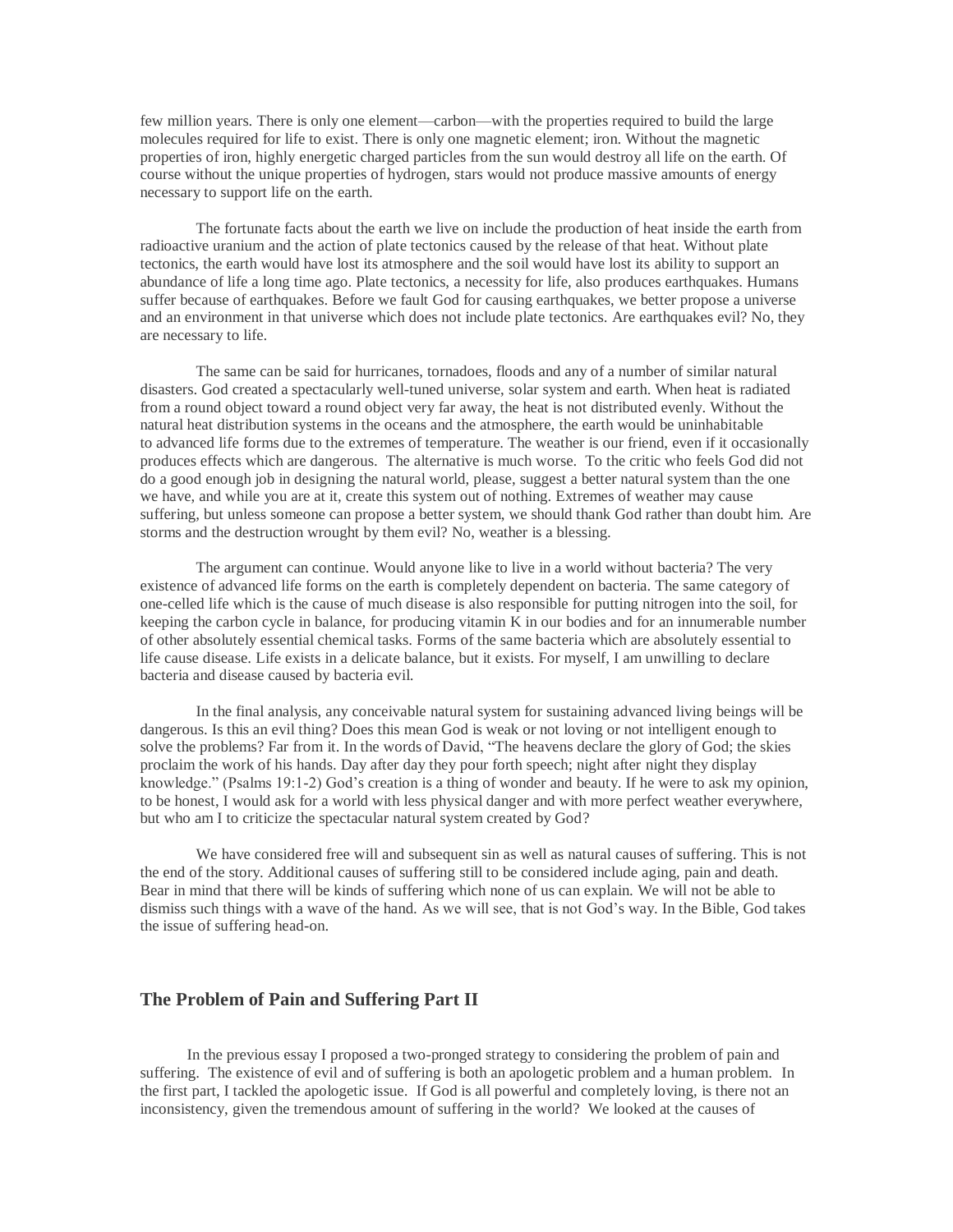suffering, which include the God-given gift of free will and the subsequent sins committed by human beings. I showed that human sin is not sufficient to explain all suffering. We also looked at natural causes. Much suffering is the result of forces set in motion by God, without which there would be no life. For one to fault God in this, one must conceive of a better system of natural laws by which to govern a universe. In this, the second part of the essay I will complete a discussion of the apologetic issue by asking if pain, death and suffering itself are in and of themselves evil. Let the reader be reminded that there will be no simple answer to these questions. Lastly, we will consider suffering as a human issue and what the Christian response to suffering should be.

## **Are These Things Inherently Evil?**

 The one who raises the apologetic issue of the problem of pain and suffering probably makes the assumption that such things as pain, death and suffering are, by definition, evil and evidence that something is "wrong" with the world because of these things. Wrong, that is, if we assume that God is real. In this section, I will call into the question this assumption. None of us looks forward to experiencing pain, of course, but is the existence of pain, even horrendous pain, a bad thing? What about death? Is the death of human beings evidence of a lack of love on the part of the Creator? And then there is suffering of an emotional or physical nature. Does the existence of these things call into question the omnipotence of the love of the one who oversees all things?

### **Is Pain Evil?**

 It is hard to think of pain as a good thing. In fact, we have a word for the kinds of people who seek pain for its own sake. We call them masochists. Some ascetics have taught that physical pain is a positive spiritual good, leading one closer to God. Most famously, certain Catholic groups have practiced selfflagellation and other forms of pain-infliction as a spiritual exercise. It is extremely difficult to support such practices using the Bible. Paul tells us that "harsh treatment of the body? lack[s] any value in restraining sensual indulgence." (Colossians 2:23)

 But that is not the question. Is the existence of human pain an evil? Many who attack the Christian God would have us think so. They point us to examples of chronic pain, calling on our sentiments, demanding to know how God can allow such suffering. Perhaps they have a good point. Let us imagine for a moment a world without the sensation of pain. Actually, there exist a very small proportion of people who are born without the ability to experience pain. These people are very fortunate, right? The answer is a definite no. A person who cannot feel pain is in constant mortal danger. If they pick up a hot frying pan, they do not know it until they smell their own burning flesh. If they overeat to dangerous levels, they are unaware. In fact, they are in danger of death. If they break a bone without feeling pain, permanent disfiguring injury is the likely result.

 Pain is a good thing. It was created (or evolved, depending on your perspective) so that we can thrive. If one suffers a sprained ankle, it is a very good thing that this is painful. Lepers lose the ability to feel pain. Let us ask one if they are happy they have lost the ability to feel pain in their extremities. Bottom line, pain prevents dangerous behaviors. The anticipation of pain prevents us from doing harm to our bodies. A headache is a sign from our bodies that all is not well: it is time to lower the stress level. A toothache is a warning to favor that tooth and to seek care for it.

Even emotional pain is often God?s way to help us prevent self-harming behaviors. When we experience hatred and anger, it is painful. This pain can cause us to avoid being around those who would harm us. It can also teach us to not treat others this way. Emotional pain is a warning against sinful behaviors and a signal to flee emotionally harmful situations. Who said pain is evil?

Having said all that, let us admit that there are still examples of pain which are philosophically and emotionally hard to accept. The sight of a loved one suffering in extreme agony in the death-throes of cancer is hard to accept as a good thing. There are a number of nervous system syndromes which produce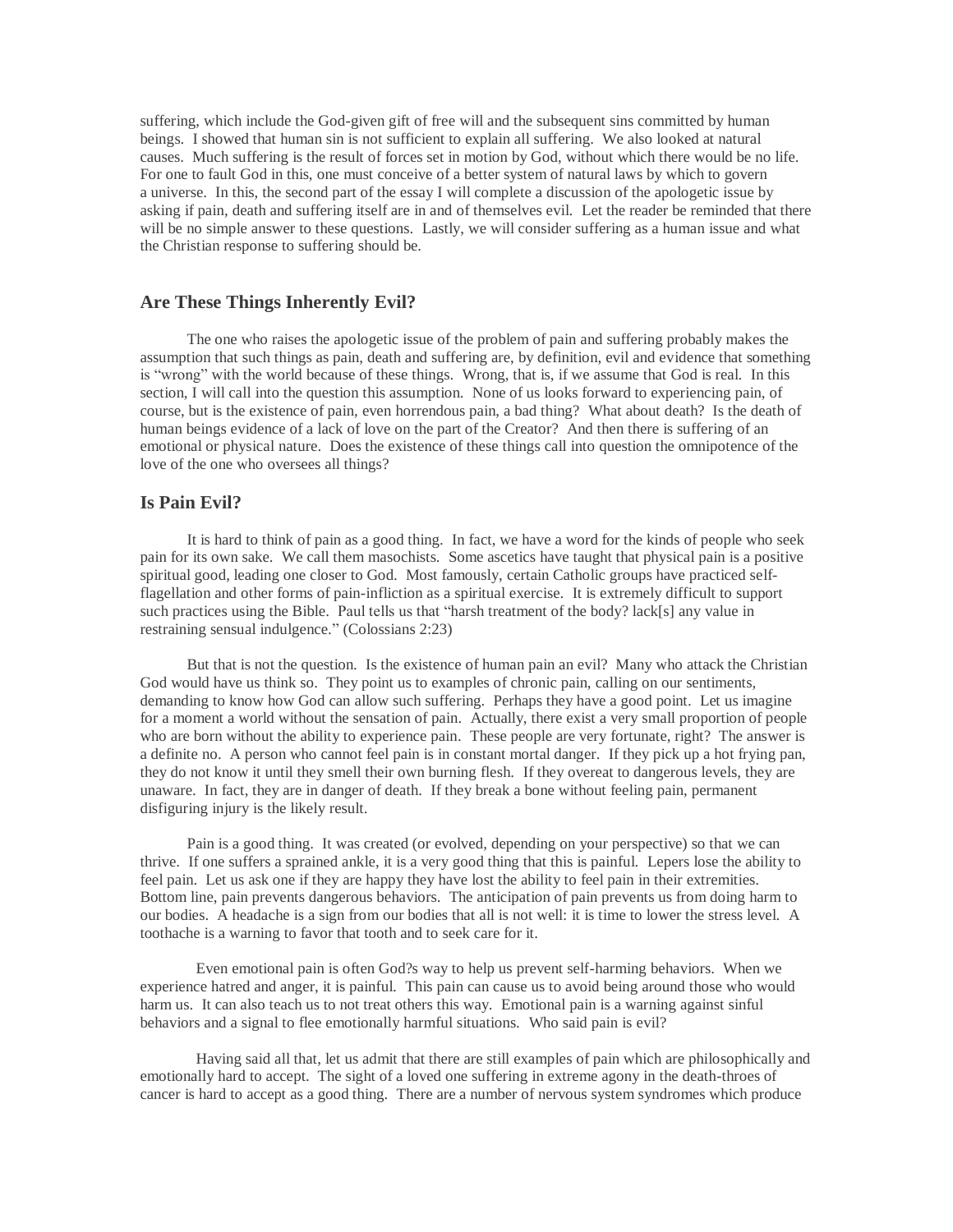prodigious pain without a corresponding protection from dangerous behavior. It is not my intent to "explain" all these situations, but I would simply point out that the alternative is certainly far worse. A world without pain—even extreme pain—is not a better one than that which we live in. Speaking for myself, I do not think I could improve on the world God has created, but I am thankful that he has given human beings the ability to discover and invent compounds which can relieve the kinds of pain mentioned above.

# **Is Death Evil?**

 On the face of it, one will have to admit that the existence of death seems like an evil thing. At the very least, it certainly is sad, and it unquestionable leads to suffering, at least on the part of those who are left behind to mourn the loss of a loved one. What is the biblical view of death, and is that view reasonable?

 Death is a big part of nature: some of it grisly and disturbing. Skeptics of Christianity have pointed out the merciless violence and death in nature as proof of the pointlessness of life. They have also used it as evidence that the God of the Bible cannot be real. How can a loving God allow cute little bunnies to be savagely killed by mangy looking coyotes?

My response to this question is to point to the beauty of the system God has created. It is through life, reproduction and death that species change, adapt and improve. Without programmed death, life itself would end. The lion improves the gazelle as it mercilessly culls the weak and dying. Life cannot exist without reactive molecules which inevitably cause damage. Oxygen is necessary to animal life, but it is also very corrosive. The same processes which allow for life inevitable cause death. My response to the sentimental argument of the skeptic with regard to animal suffering is to ask this person to propose a better system which actually works. If anyone can create a self-sustaining system on paper which offers improvement, I challenge them to come forward with this system. I further challenge this person to create this system ex nihilo (out of nothing) as God did.

I will be honest with you. If my pet poodle were killed by a merciless coyote, I would be very sad about that. If a merciless driver of a car is substituted, my feelings would not change very much. However, I do not fault God for creating a world in which death is a part, and I definitely do not feel that it would have been better if Alex had never been born. Despite the reality of death, I still believe that life is better than non-life.

The death of conscious beings—humans—raises somewhat different questions. Let us look at what the Bible says about physical death and then ask whether this agrees with reason. Paul said in Philippians 1:21-22, "For me to live is Christ, to die is gain. If I am to go on living in the body, this will mean fruitful labor for me. Yet what shall I choose? I do not know!" Is Paul crazy? The answer is that if he is right, he is not crazy but honest. The conclusion that the death of a conscious being is an evil thing requires the assumption that physical death is the final end. If the atheist is right then when we die "We are dead like Rover, dead all over." Paul declares, with the other New Testament writers, that there will be a resurrection at the end of days. "Just as man is destined to die once, and after that to face judgment." (Hebrews 9:27) If Paul is wrong then death is tragic. If Paul is right then for a follower of Jesus it marks a transition to something far more glorious than life confined to our physical bodies. "So will it be with the resurrection of the dead. The body that is sown is perishable; it is sown in dishonor, it is raised in glory; it is sown in weakness, it is raised in power; it is sown a natural body, it is raised a spiritual body." (1 Corinthians 15:42-44)

For those who are in Christ, death is not an evil thing at all. God has words for those of us who are left behind when a loved one departs as well. "Those who walk uprightly enter into peace; they find rest as they lie in death." (Isaiah 57:2) "Blessed are those who mourn, for they will be comforted." (Matthew 5:4) If the Bible is true then death is not a final ending. It is a transition. Unfortunately, for those who abuse their free will, the final state will be one of judgment. No one will be happy about that, including God. However, even the fact that judgment will occur does not make death an evil thing.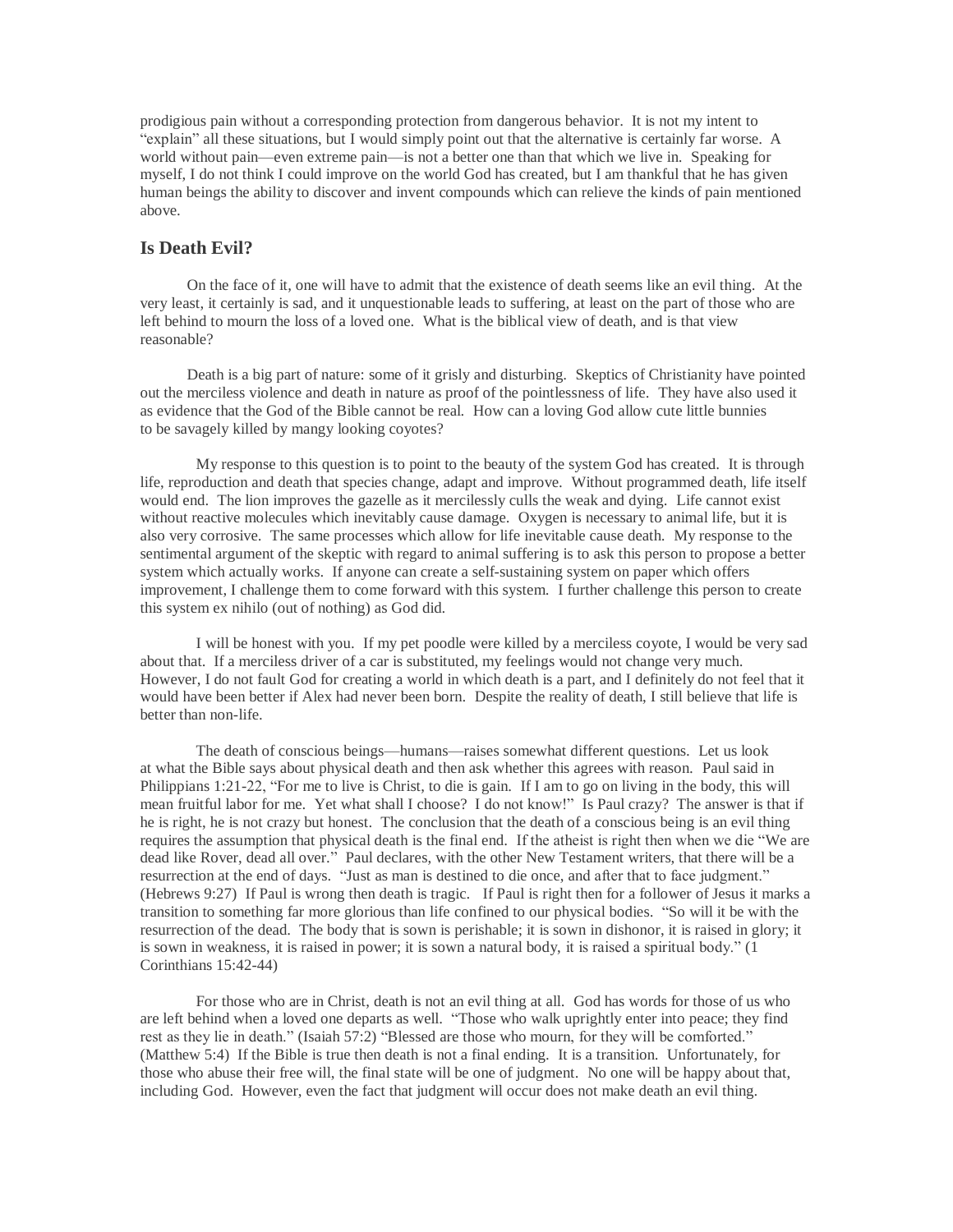To the atheist, death makes life appear futile. But even for the atheist, to live and to die is better than to have not lived at all. That being said, the atheist is wrong. Death is not evil because death is not the end. There is a God and there is life after death. God has given proof of this by raising Jesus from the dead. "For he has set a day when he will judge the world with justice by the man he has appointed. He has given proof of this to all men by raising him from the dead." (Acts 17:31). Death is a cause for sadness, but death is not evil. Death makes all of life precious, including the suffering we experience.

## **Is Suffering Evil?**

 I will make the case that suffering is not a bad thing. All the suffering in our life is either caused by God or is allowed by God, but in either case, suffering is not evil. Suffering is good. It is a gift from God. If there is no life after death, then perhaps death is evil. If life is meaningless—a mere chasing after the wind—then perhaps suffering is evil as well. But life is not meaningless. And suffering, as we will see below, is very meaningful.[1]

Let us consider several reasons that suffering is not inherently evil at all—that it is in fact a moral good.

## **1. No Suffering, No Joy.**

If we think about it we will realize that without suffering in our life, there is no joy. David expresses this truth in Psalms 30:5. "For his anger lasts only a moment, but his favor lasts a lifetime; weeping may remain for a night, but rejoicing comes in the morning." A warm house feels wonderful when we come out of the cold. A meal tastes infinitely better when we are famished. A brand new love is made all the more delicious because we have waited in loneliness for so long. Success is incredibly sweet when we have suffered with repeated failure. Without failure, success loses all its ability to satisfy. Without pain and suffering we would not know or recognize pleasure or joy. This is how we were made. It is how we work. For those who do not know God, it may be that joy endures for the night, but weeping comes in the morning, but for those who pour their life out in service to God and to fellow-humans, weeping may endure for the night, but joy comes in the morning. To the one who says suffering is evil, I ask whether they believe that joy is good.

Again, let us be honest about this. There are kinds of suffering which do not lead to joy, but most do; especially for those who are in a relationship with God. In fact, suffering increases our joy. It makes it alive.

## **2. Suffering leads to growth and to good character.**

As the truism goes: no pain, no gain. We did not appreciate it when our parents quoted this proverb, but almost all of us have realized its truth by now. We have all watched the mother who expends all of her energy protecting her little charges from all possible sources of displeasure or pain. We watch in horror because we know where a life without pain and suffering inevitably leads. It produces a spoiled, ungrateful, selfish brat.

The teaching that suffering is from God and that it can produce good rather than evil is found just about anywhere one looks in the Bible. Paul tells us in Romans 5:3, "Not only so, but we also rejoice in our sufferings, because we know that suffering produces perseverance; perseverance, character; and character, hope. And hope does not disappoint us, because God has poured out his love into our hearts by the Holy Spirit, whom he has given us." Even the agnostic recognizes the truth of what Paul says here. James tells us to, "Consider it pure joy, by brothers, whenever you face trials of many kinds, because you know that the testing of your faith develops perseverance. Perseverance must finish its work so that you may be mature and complete, not lacking anything."

Think about the greatest human beings who have lived. All of them suffered tremendously. We do not respect those who are not willing to suffer for a cause, yet some people say that suffering is evil that it is a sign that God is either not all-powerful or not all-loving. This position is not a logically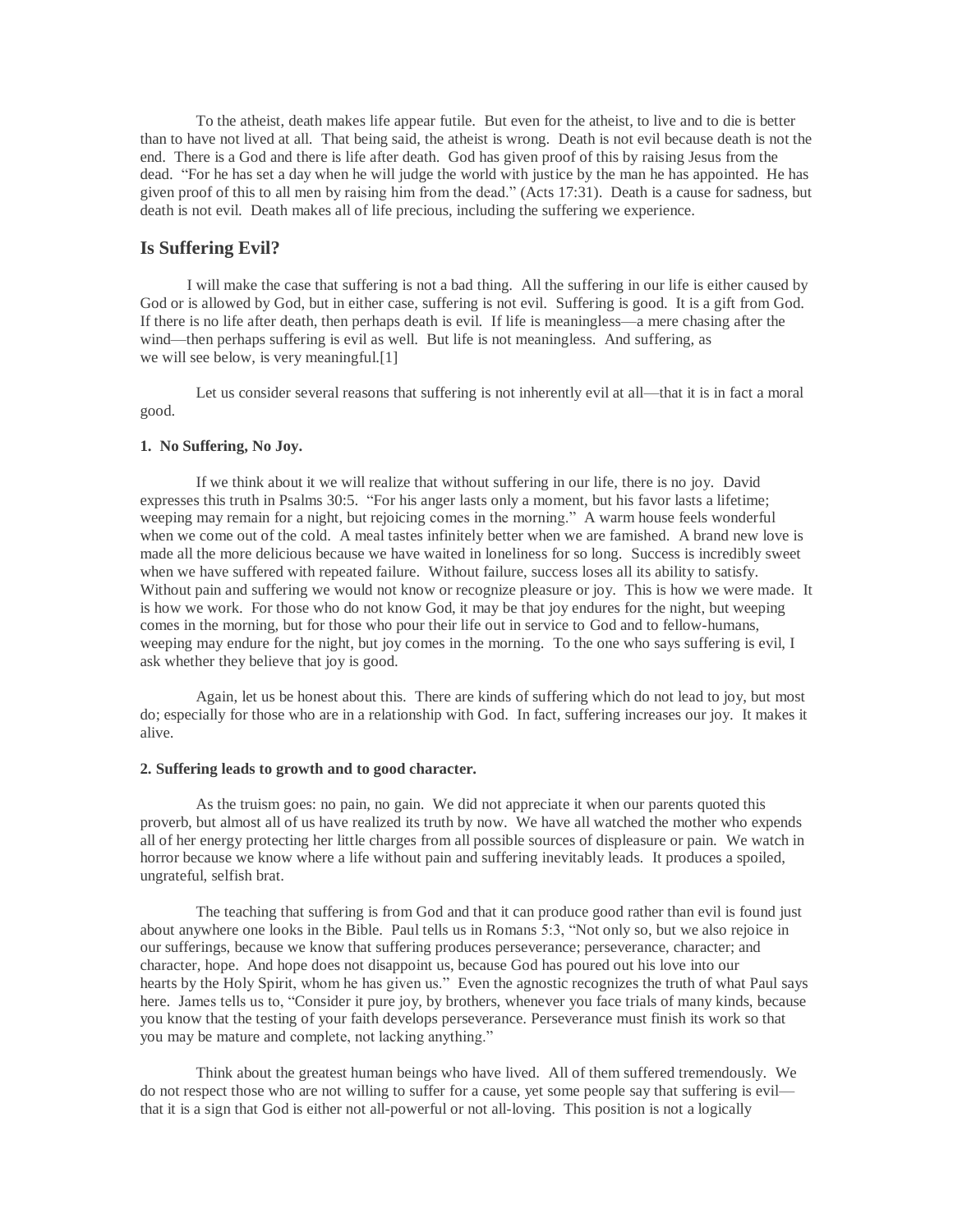### consistent one.

We should bear in mind, however, that not all suffering gives opportunity for growth. This is not the silver bullet to the problem of suffering. Suffering which leads to immediate death does not produce growth: at least not for that individual. Besides there are kinds of suffering which our heart tells us cannot possibly be compensated sufficiently by the good produced in human characters. Nevertheless, the claim that suffering somehow disproves the God of the Bible is not holding up well to careful inspection.

## **3. Our suffering brings praise and glory to God.**

As a good parent, God does not delight in our suffering. However, God tells us that for several reasons, our suffering can bring praise, honor and glory to Him, and that is a good thing. A classic example of this concept is found in John chapter nine. We have already looked at this passage when proving that not all suffering is caused by sin. Let us consider it in the present context. Why did God allow this man to be born blind? Jesus told them that "this happened so that the work of God might be displayed in his life." (John 9:3) This works two ways. One person's godly response to suffering might be just the thing that brings another person to God. That certainly has been the case with the suffering of Jesus Christ! Besides, our own suffering may be the only thing God can use to bring us to our knees. God is not unwilling to bring suffering into our lives if it will cause us to turn to him for help. When we do so, he is waiting to offer salvation. This is certainly the case with the man born blind in John nine.

I have taught on this very point to more than one audience. I have asked those in attendance how many of them were made open to becoming a Christian because of some kind of crisis or suffering in their life. Over half the hands in the room go up. I believe that every one of these people would state with all their hearts that it was worth the suffering if it led them to knowing Christ and ultimately to heaven. In view of eternity, "our light and momentary afflictions are achieving for us an eternal glory that far outweighs them all." (2 Corinthians 4:17)

Does the glory which is brought to God truly outweigh the suffering which brings it on? A close friend of my family had become a Christian but drifted far away. Perhaps as a consequence of this, or perhaps not, her daughter got into some very dangerous situations. One day a few years later I got the kind of call none of us ever wants to receive. Her daughter had been murdered by her boyfriend, right in front of their child. I was asked to preach as the funeral. What could I say in such a situation? This is about as horrendous a situation as I can imagine. Through this unimaginable suffering, our friend is now a faithful Christian and her grandson is being raised in a Christian home. Was the praise and glory brought to God worth the suffering involved? Personally, I do not think I can answer this question. There is no easy answer to the problem of pain and suffering, but there are answers.

#### **4. (Virtually) all suffering can be used for the good in the end.**

 If suffering is in fact evil, it is only because those who suffer do not learn and grow from the suffering. Those who have suffered from child abuse can turn the pain into conviction to do good. They can also use their suffering as an opportunity to help those who have been the victim of similar abuse. Let us remember, though, that this does not make sin good. Even if we can turn evil into an opportunity to do good, it does not make the original act any less sinful. It just shows the beauty of the system God has established. This idea is expressed wonderfully in Romans 8:28. "And we know that in all things God works for the good of those who love him, who have been called according to his purpose." Notice that God is not telling us that all things are good. He is telling us that in all things, God can work for good if we will let him.

Even if sin is the cause of suffering, the suffering is always an opportunity to do good. If violence leads to a cycle of more violence, that is not God's fault. If an evil thought leads to an evil action, which leads down a trail of depravity, it does not have to be so. Every "evil" is an opportunity for God. This is God's plan. Either way, suffering is not inherently evil. God can work great things through our suffering. Let me offer a piece of advice. If you find someone who is involved in some sort of intense suffering, do not pull out Romans 8:28 on that person. We need to be careful how we judge situations. It is best to let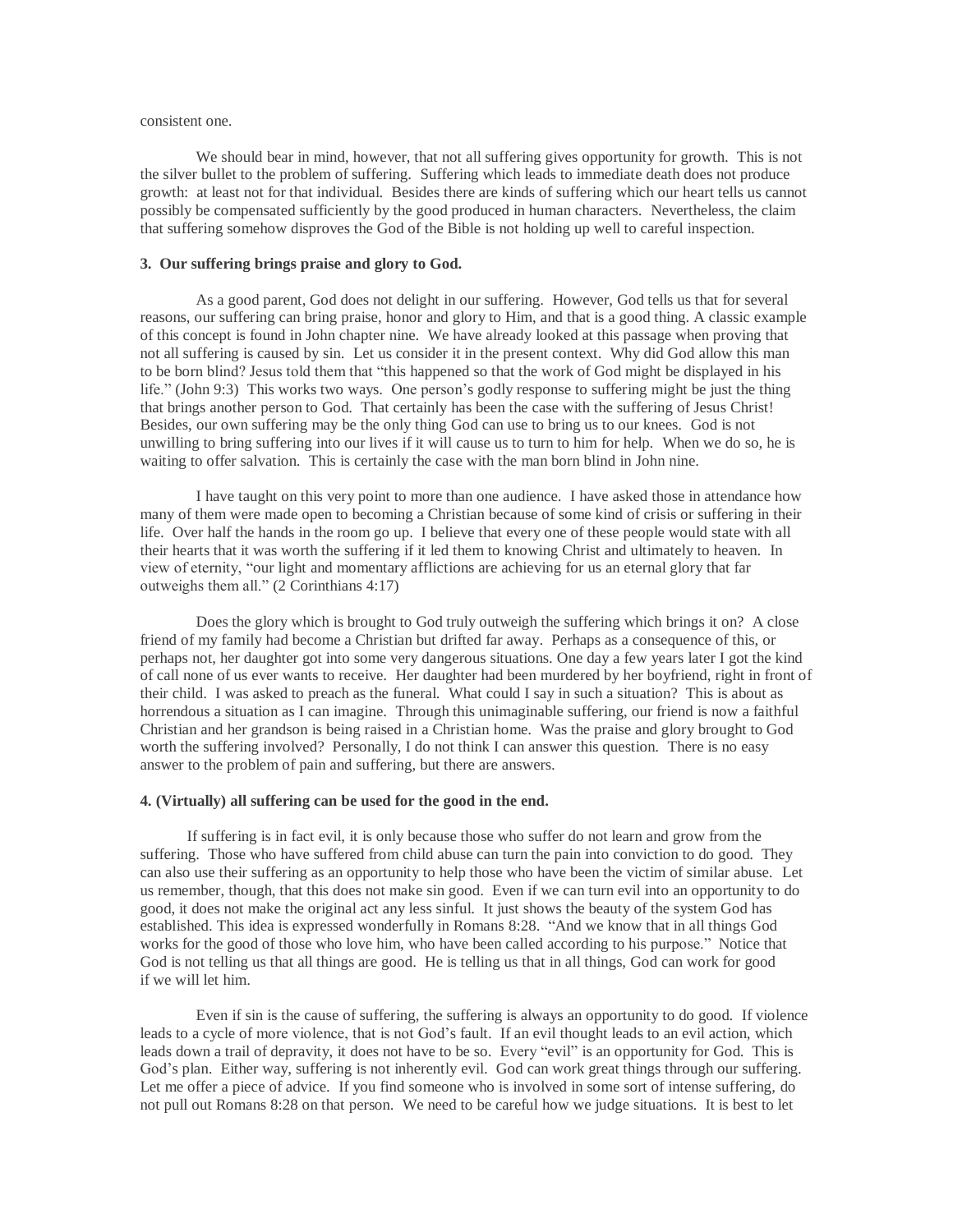the person discover for themselves how God can work through their pain in the long run.

Is the ultimate good which can come from any kind of suffering, be it physical or emotional the bottom line answer to the philosophical and apologetic question of suffering? Probably not. There are tragedies so horrendous that it seems patronizing to say, "No problem, God can use that for the good." It seems unreasonable to explain the genocide of the Pol Pot regime in Cambodia by the ultimate good which can come of it. I believe Romans 8:28 applies best to personal situations for believers in God. Nevertheless, for those who have the perspective of God, all suffering can work out for the good in the long run. Suffering is not inherently evil.

### **5. Suffering is the natural result of doing good.**

The Jews had a general belief that suffering is a punishment from God for some sort of sin. This belief carried over into European culture until modern times. In some cases, they have a point. God used Assyria and Babylonto judge his people for their idolatry and hard hearts. Nevertheless, the idea that suffering in this life is punishment is generally not true. The New Testament perspective is that hardship and suffering are as sign of and the natural result of doing good. The ultimate example of this, of course, is the life of Jesus Christ.[2] As Peter puts it, "But if you suffer for doing good and you endure it, this is commendable before God. To this you were called, because Christ suffered for you, leaving you and example that you should follow in his steps." (1 Peter 2:20-21). Suffering for doing good is not punishment from God. It is the crown of a righteous life. Paul made a similar statement. He put it very simply, "Everyone who wants to live a godly life in Christ Jesus will be persecuted." (2 Tim 3:12)

I have not yet met anyone who gets fired up about suffering. Perhaps I will meet just such a masochist some day. However, when we suffer for doing good, this can be a source of great encouragement. Our histories are full of examples of people we deeply admire. Why? Because they chose to suffer so that they could make a difference. Such suffering is not evil.

Obviously this point does not explain all suffering, but it can provide some perspective for us about the nature of suffering in general. We should not seek suffering for its own state, but we can rejoice in our suffering. "Blessed (happy) are you when people insult you, persecute you and falsely say all kinds of evil against you because of me. Rejoice and be glad, because great is your reward in heaven, for in the same way they persecuted the prophets who were before you."

#### **6. Through suffering we come to know Christ and to fulfill his purpose.**

Through suffering, those who are in Christ come to know Christ. Through suffering they experience Christ. Through suffering, they complete the work of Jesus. This may sound almost blasphemous, but it is biblical. In preparing this study, it was the discovery of this concept which changed my own thinking about suffering the most. In my studies, I have found this theme to be a very common one in the New Testament. I will share just a couple of the relevant passages. Consider Colossians 1:24-27.

"Now I rejoice in what was suffered for you, and I fill up in my flesh what is still lacking in regard to Christ's afflictions, for the sake of his body, which is the church. I have become its servant by the commission God gave me to present to you the word of God in its fullness: the mystery that has been kept hidden for ages and generations, but is now disclosed to the saints. To them God has chosen to make known among the Gentiles the glorious riches of this mystery, which is Christ in you, the hope of glory."

Paul hoped to fill up in his flesh what was still lacking with regard to the sufferings of Jesus. There is a sense in which we complete what was started by Jesus. This helps us both to know Christ and to help others to come to know him. Paul is not saying that Christ's suffering was insufficient. Rather he says that for us personally, and to some extent for others as well, it is completed, matured, filled up, realized when we suffer. In our suffering we really come to know Christ.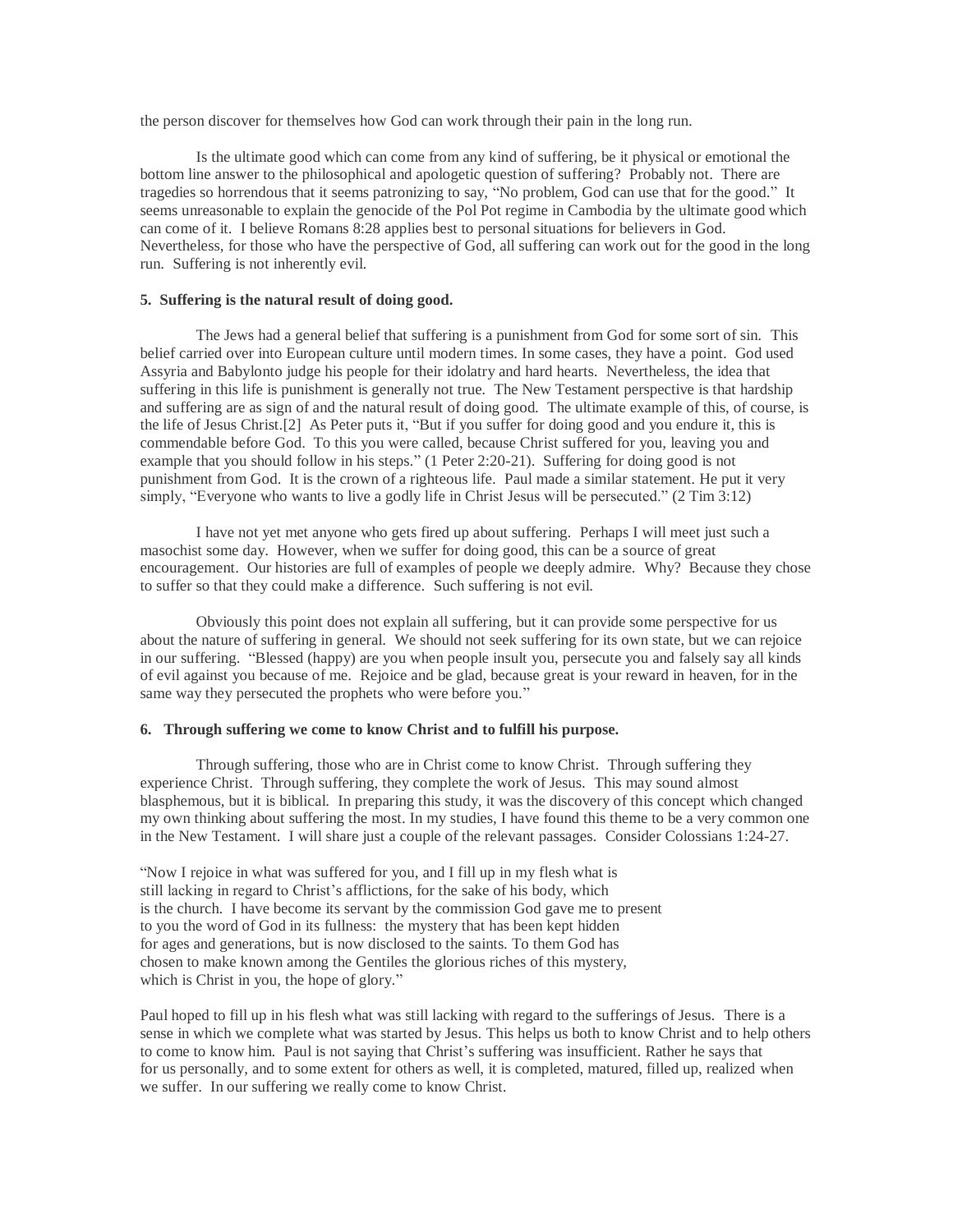As humans, we understand this concept intuitively. The most powerful relationships are created through suffering. The idea of great relationships being forged through suffering for a great cause is proverbial. The sports team which endures adversity, even if it does not reach the ultimate plateau of success, is the one which creates the closest bonds. All of us know the stories of lifelong friendships forged between those who share the same foxhole. It is through suffering together that a real family is forged. Another of the many passages along this line is Philippians 3:10-11. "I want to know Christ and the power of his resurrection and the fellowship of sharing in his sufferings, becoming like him in his death, and so, somehow, to attain to the resurrection from the dead." Paul is not teaching a new doctrine that our suffering saves us. He is explaining how he came to a fantastically deep understanding of Jesus. It was through suffering. It is hard to think of anyone who suffered more than Paul. He was flogged many times, beaten with rods, stoned, shipwrecked, nearly starved to death. All this, and his greatest suffering was his deep concern for the churches he had planted. Yet, Paul was one of the most joyful people who ever lived. Why? Through suffering, he came to know Christ. In this there is great joy. Let us not avoid suffering. Do not seek it for its own sake, but welcome it as the surest means to come to the most profound place any human being can reach: knowing Christ.

### **Summary**

For those who live in a physical body, as we do, suffering is not evil. In fact, for those in the human condition, suffering is good, not evil. There are kinds of suffering which are hard to understand. We cannot simply state platitudes and make all the emotional and rational problems associated with suffering simply disappear. However, in the big picture, suffering is not evil. It is as much a gift of God as any of his other creations. Does the existence of pain prove that there is no God, or at least that the one who exists in not completely powerful or loving? What about the stark reality of death? Does the existence of suffering draw into question the omnipotence and the love of God? The answer is an emphatic no.

This completes the section of the essay on the apologetic question of suffering and evil. The last installment will be a discussion on the human aspect of suffering. The question to be addressed is, what should our response to suffering be?

[1] To argue that suffering is evil and to therefore dismiss the God of the Bible is to make a circular argument.

# **Part III Suffering: A Human Problem.**

Human pain and suffering raises an apologetic problem. How can the idea of a loving and powerful God be consistent with the existence of evil, pain and suffering in the world? Although I have not given "the answer" to this problem, I believe I have shown that this problem can be answered. Pain and suffering are not inherently evil. A very powerful and loving God created an amazing universe which supports advanced forms of life and persons in that universe who have been given the freedom to choose to love God or to do evil.

But pain and suffering are human, emotional problems as well. What should our response be to the pain and suffering which exist everywhere we look in the world? An individual's answer will depend on his or her world view. Our theology will play a major role in determining our response to the suffering around us.

Let us consider the world view of Buddhism, Hinduism and other Eastern religions. Of course, it requires us to greatly simplify in order to summarize the world view of these religions and the people who ostensibly believe in them. Eastern religions include Confucianism, Shinto, Jaina, Taoism, Sikkhism and others. The Hindu world view is that the physical world is an illusion. The word used to describe physical reality is *maya*. According to Hindu theology, this world is an illusion, and a deceptive one at that. The goal of human beings is to see around this illusion in order to detect the deeper spiritual reality—to experience Brahman. Brahman is the ultimate reality. The concept of *maya* is common to Jainism,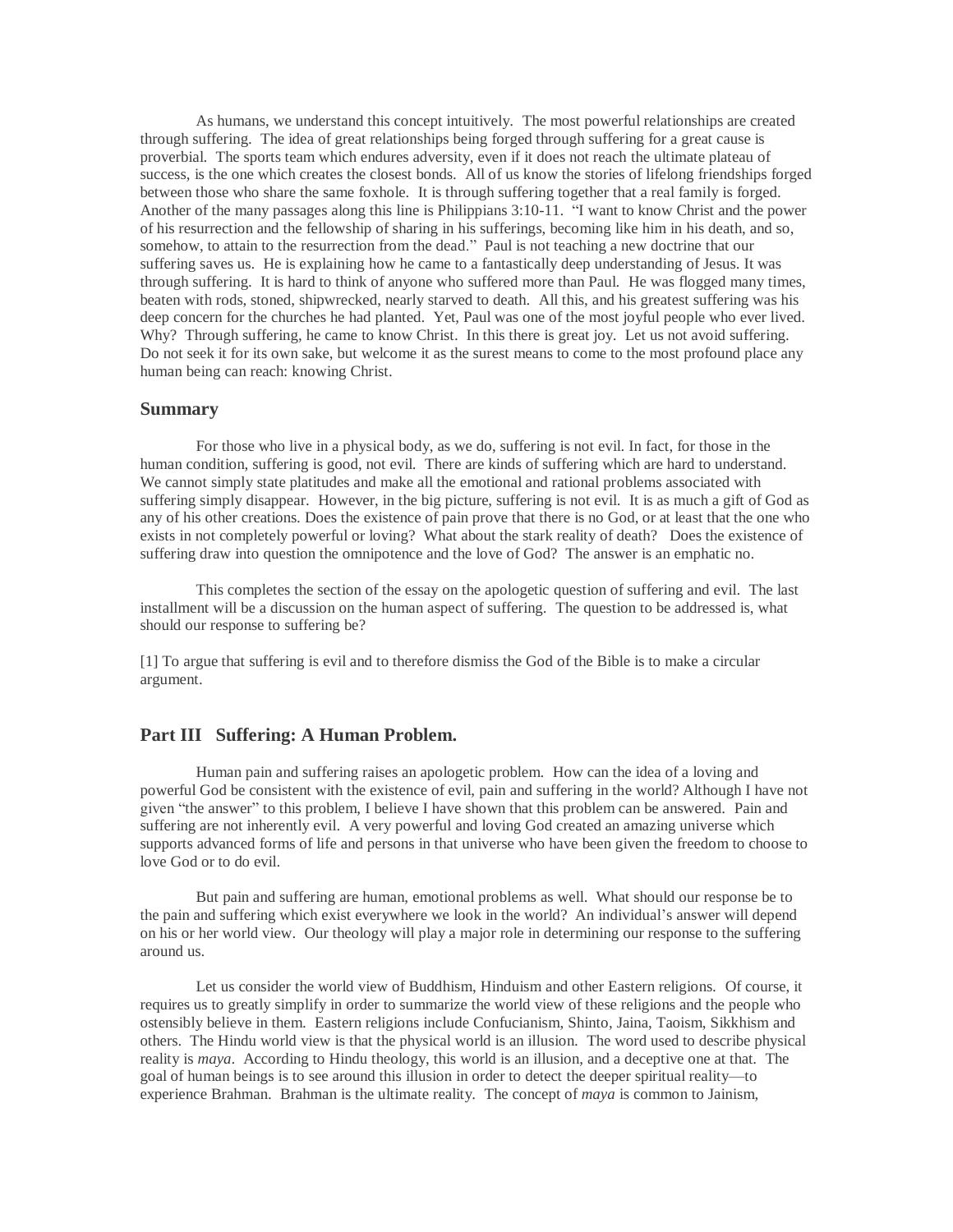Sikkhism and Buddhism as well. According to this concept, our suffering is an illusion. The goal of Buddhism is to end suffering. The eight fold path is a means to escape suffering by learning to overcome and eliminate desire.

So, according to Eastern religion in general (and please remember that this is a simplification), human suffering is an illusion. The goal is to overcome suffering by transcending it, not necessarily by relieving it. This may or may not sound like an attractive philosophy, but it is not hard to imagine how this way of thinking can affect one's response to suffering. I was in India recently on a teaching visit. One thing which became striking was that a great proportion of all the benevolent work done in the country is supported by Christian groups, despite the fact that Christians make up less than one percent of the population. Of course, there are some very caring Hindus, but it is not surprising, given their world view, that so many of the basic physical needs as well as issues of social justice remain unsolved in India. The same can be said for most countries in the Eastern world. When suffering is viewed as an illusion it certainly is easier to ignore the suffering around us.

What is the world view of Islam? Unfortunately, most Westerner's view of Islam is shaped by their visceral exposure to terrorism in the news media. Few understand the basic tenets of Islam. One teaching of Islam which is relevant to the problem of pain and suffering is predestination. The view of the Q'uran is that Allah is a distant God who does not get involved in worldly affairs. When evil happens, it is God's will. The Arabic term is *inshallah*. It is the will of Allah. Islam has traditionally produced an extreme attitude of fatalism. Whatever happens it is *inshallah*—God's . It is not difficult to see how this world view might affect one's response to suffering. This can cause a cavalier attitude about the suffering and even death of those who are not in one's immediate family.

To be fair to Islam, another important aspect of the religion should be mentioned. One of the five pillars of Islam (along with confession, prayer, fasting and pilgrimage) is almsgiving. This almsgiving is intended, in part, to help the poor. The institution tends to be impersonal, but Muslims do have some notable programs to alleviate poverty. The dichotomy between the teaching on almsgiving and the theology of fatalism has caused the response of Islam to suffering be hard to stereotype. The word which comes to mind is impersonal. As with Buddhists, there are obviously some very caring people who profess Islam, but the question to be asked here is what is the world view and what is the common attitude spawned by that world view.

And then there is the world view of atheism. Because atheism is not a formal religion, it will be hard to characterize the world view of atheists (outside of the obvious, which is that they assume there is no God). One common belief of all atheists I have met is that life is inherently meaningless. We have no absolute purpose in life. The most well-known political system spawned by atheism is communism. To the atheist, the individual person is born, lives and dies. That is the end of the story. There is no inherent meaning to the individual life. In communism, the individual is not valued. The dreams and desires of a single person are not considered to be important. What is important is what is good for the community, however that is defined. It should not come as a complete surprise that the Pol Pot regime murdered over two million souls in Cambodia, or that the Soviets killed over twenty million in their gulags, only to be outdone by the estimated thirty million lives snuffed out by the communist regime in China. I am sure there are some really warm and loving communists out there, but I have not yet met one. Obviously, not all atheists can be characterized that way, but the philosophical underpinning of atheism tends to produce a cynical and cold view of human beings, with its obvious affect on how those who are suffering are treated.

What is the Christian world view, and how ought it to affect the individual Christian's response to suffering? The Christian world view can be defined by the teachings and the actions of Jesus Christ, but let us go back into the Old Testament to get started. Greek philosophy and Eastern religion view this world as an illusion or a secondary reality. The physical reality is inherently bad. The goal of religion is to escape the gross, degenerate, decaying physical world to enter the higher world of the mind or the spirit. On the other hand, we see in Genesis chapter one that when God finished his work of creation he saw that it was good: very good (Genesis 1:31). The physical world is not inherently evil. It was created by the same God who created the human soul and the angels and heaven. The physical world is a place to find enjoyment. It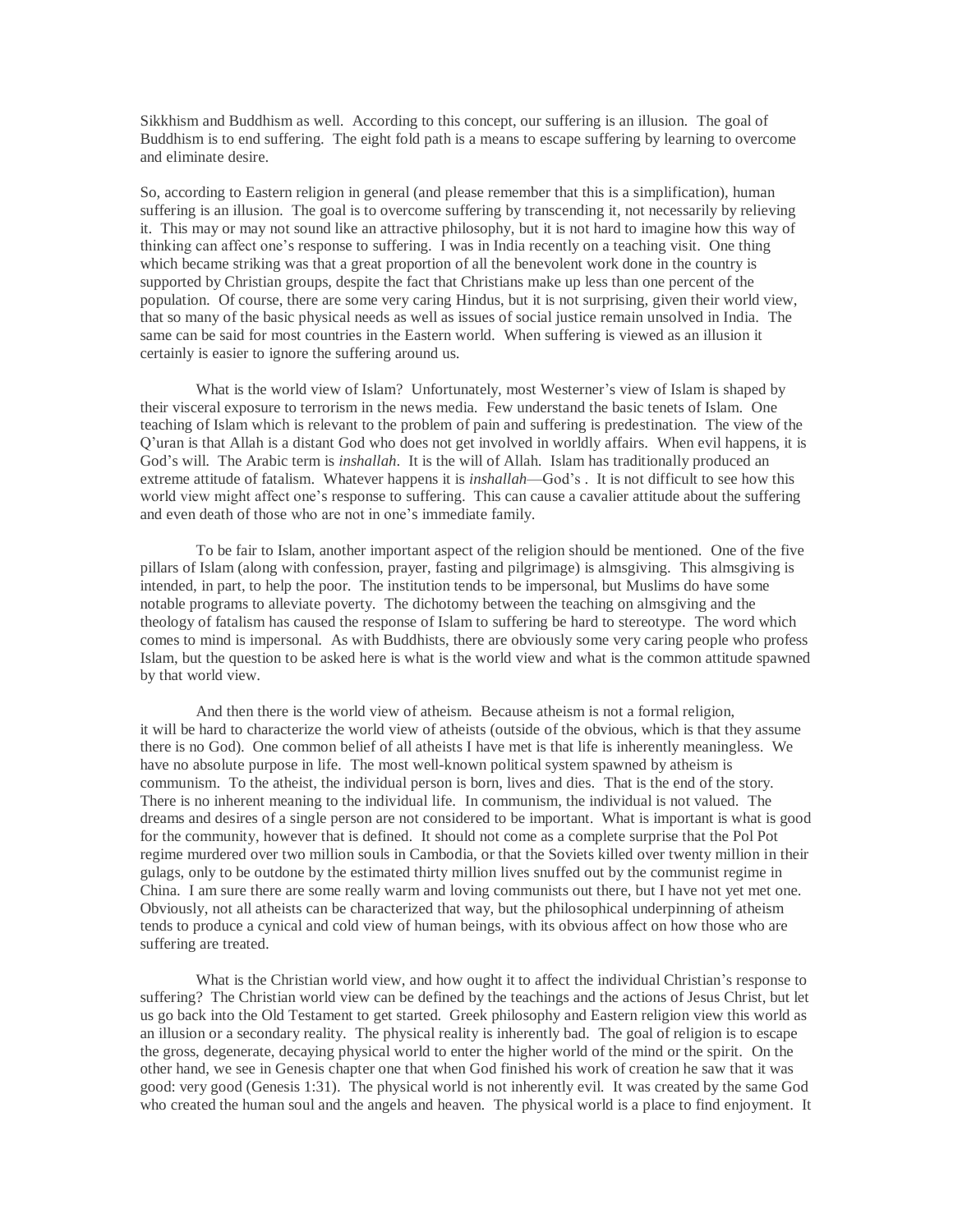is not a place from which we must to escape to find the deeper, spiritual reality. God wanted his people Israel to experience physical blessings as well as spiritual oneness with him.

From the Christian world view, suffering is not an illusion. It is a reality to which we must respond. What should our response be? Compassion! Let us consider a biblical response to pain and suffering. "He has showed you, O man, what is good. And what does the Lord require of you? To act justly and to love mercy and to walk humbly with your God." We do not see a distant, aloof God here, but one who is involved emotionally with his people. He expects us to behave in the same manner. "Religion that God our Father accepts as pure and faultless is this: to look after orphans and widows in their distress and to keep oneself from being polluted by the world." (James 1:27) The Christian response to pain and misery is to alleviate the suffering as much as we can. We do this, not because suffering is evil. In fact, we already know that people can grow and come closer to God through suffering. We show compassion to those who suffer because that is what God does. It is the natural response of love. It is the response of a parent for a child.

Pain and suffering and loss are a visceral experience. They elicit great emotion. We should hurt with those who hurt. We should suffer with those who suffer. Human nature causes us to want to pull back—to protect ourselves from experiencing the suffering of others, but that is not what Jesus did. What was Jesus' response when he beheld the sobs of Mary over the death of Lazarus? He was deeply moved and troubled in spirit. "Jesus wept." (John 11:35) Why was Jesus so sad? He knew that Lazarus was about to be raised from the dead. Jesus was greatly moved because that is the Christian response to suffering. God weeps when we weep. This is no distant Allah who is far above all human emotion. We see no Buddhist escape from human attachment. No! We see the greatest kind of human attachment.

God understands our suffering and our emotional response to it. "During the days of Jesus' life on earth, he offered up prayers and petitions with loud cries and tears to the one who could save him from death, and he was heard because of his reverent submission. Although he was a son, he learned obedience from what he suffered and, once made perfect, he became the source of eternal salvation for all who obey him." (Hebrews 5:7,8) When we suffer, God does not mind at all if we cry out to him. Surely, watching others suffering is problematic for us. I know it is for me. Often I do not agree with God allowing some of the evil and suffering in this world.

Jesus did not hesitate to cry out to God in the garden because of his suffering. God ?is the loving parent who wants to hear our complaints. Listen to Asaph's complaint to God: "This is what the wicked are like—always carefree, they increase in wealth. Surely in vain have I kept my heart pure; in vain have I washed my hands in innocence. All day long I have been plagued; I have been punished every morning." (Psalm 73:13-14). God does not rebuke Asaph for his complaints. He listens. He understands. An emotional response to suffering is not wrong. It is expected. Those who suffer or mourn need someone to listen to them, not to rebuke them for their feelings. God's response should be our response, which is to listen and to show compassion. Habakkuk complains to God, "How long, O Lord, must I call for help, but you do not listen? Or cry out to you, "Violence!" but you do not save? Why do you make me look at injustice? Why do you tolerate wrong?" (Habakkuk 1:2-3) God does not duck the question of suffering and injustice in the world. He wants to hear our lament. This, of course, should be our response to suffering as well. Compassion and listening are in order.

My favorite Old Testament passage along these lines is Jeremiah 12:1. "You are always righteous, O Lord, when I bring a case before you. Yet I would speak with you about your justice: Why does the way of the wicked prosper?" This may sound like an impudent rebel speaking against his master. However, this is not the case. What we have here is a son who feels comfortable bringing his complaint to God. Why? Because he knows God well enough to anticipate receiving God's compassion. God wants to hear. Jesus felt this same safety in expression his fear and his suffering to his father. "My soul is overwhelmed with sorrow to the point of death." My Father, if it is possible, may this cup be taken from me.? "My God, my God, why have you forsaken me?" (Matthew 26:38, 39, 27:46). Suffering may not be evil, but it is real. It requires the Christian response, which is compassion.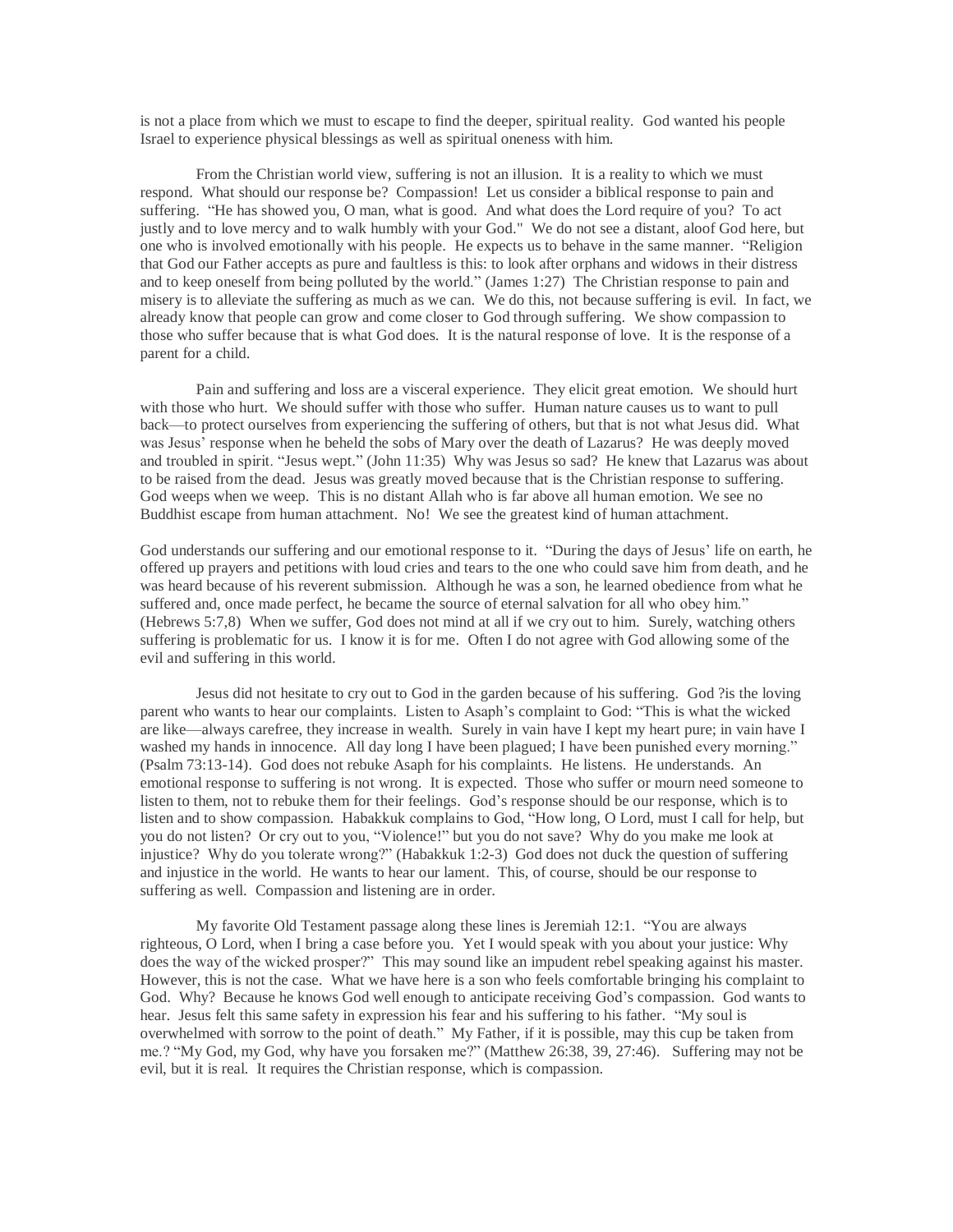Having answered the apologetic question of pain and evil and suffering, this is the key remaining question with regard to human suffering: What am I going to do about those around me who suffer physically and emotionally? How did I respond to suffering today? What actions did I take this week? Did I turn my eyes away? Do I purposefully align my life so that I can view as little suffering as possible? Am I making a difference? Am I part of the solution? The Christian view of suffering is that we need to respond with compassion and with action to bear the burdens of those who suffer around us.

Let us look one more time at Jesus and his compassion for God's people. Jesus went through all the towns and villages, teaching in their synagogues, preaching the good news of the kingdom and healing every disease and sickness. When he saw the crowds, he had compassion on them, because they were harassed and helpless, like sheep without a shepherd. Then he said to his disciple, "The harvest is plentiful, but the workers are few. Ask the Lord of the harvest, therefore, to send out workers into his harvest field." (Matthew 9:35-38) Many of us are used to thinking of verse thirty-eight as being about evangelism, and perhaps it is, but in this context, the work Jesus is asking his followers to do is to show compassion on the harassed and helpless. This is the Christian response to the problem of pain and suffering.

Another glimpse of Jesus and his heart for the plight of human beings can be gained in Matthew 23:37. Jesus looked at Jerusalem and the people who were about to reject and kill him:

O Jerusalem, Jerusalem, you who kill the prophets and stone those sent to you, how often I have longed to gather your children together, as a hen gathers her chicks under her wings, but you were not willing.

Jesus had a boundless source of compassion for every kind of person. He did his best to alleviate physical suffering. He set an example of loving and reaching out to those who suffered emotionally. He modeled this life style and he expected those who followed him to do the same.

Again, each of us should ask ourselves individually, what am I doing about those around me who are hurting? Physical suffering is more obvious, but emotional pain—chronic fear, loss, loneliness and mourning—these are more prevalent and often more devastating. Are we following the example of Jesus in meeting these needs?

Let me suggest a few things NOT to do about the problem of pain and suffering.

1. Teach people to avoid suffering.

2. Tell people who are in the midst of great suffering that it is good for them.

3. Simply tell people to pray about it (without taking steps to relieve the suffering).

4. Tell people who suffer that it is their fault. (even if this is true, it is not our place to judge and besides it is better for people to reach this conclusion for themselves)

A few suggestions for what we should do:

- 1. Be like Job. Live with integrity and in faith in God despite your own suffering.
- 2. Forgive those who have wronged you.
- 3. Demonstrate empathy to those who suffer, rather than give them answers.

4. Find ways to alleviate poverty both locally and in the developing world. Try to do this in the most personal way possible.

5. When presented with physical needs, either meet them, or find someone who can.